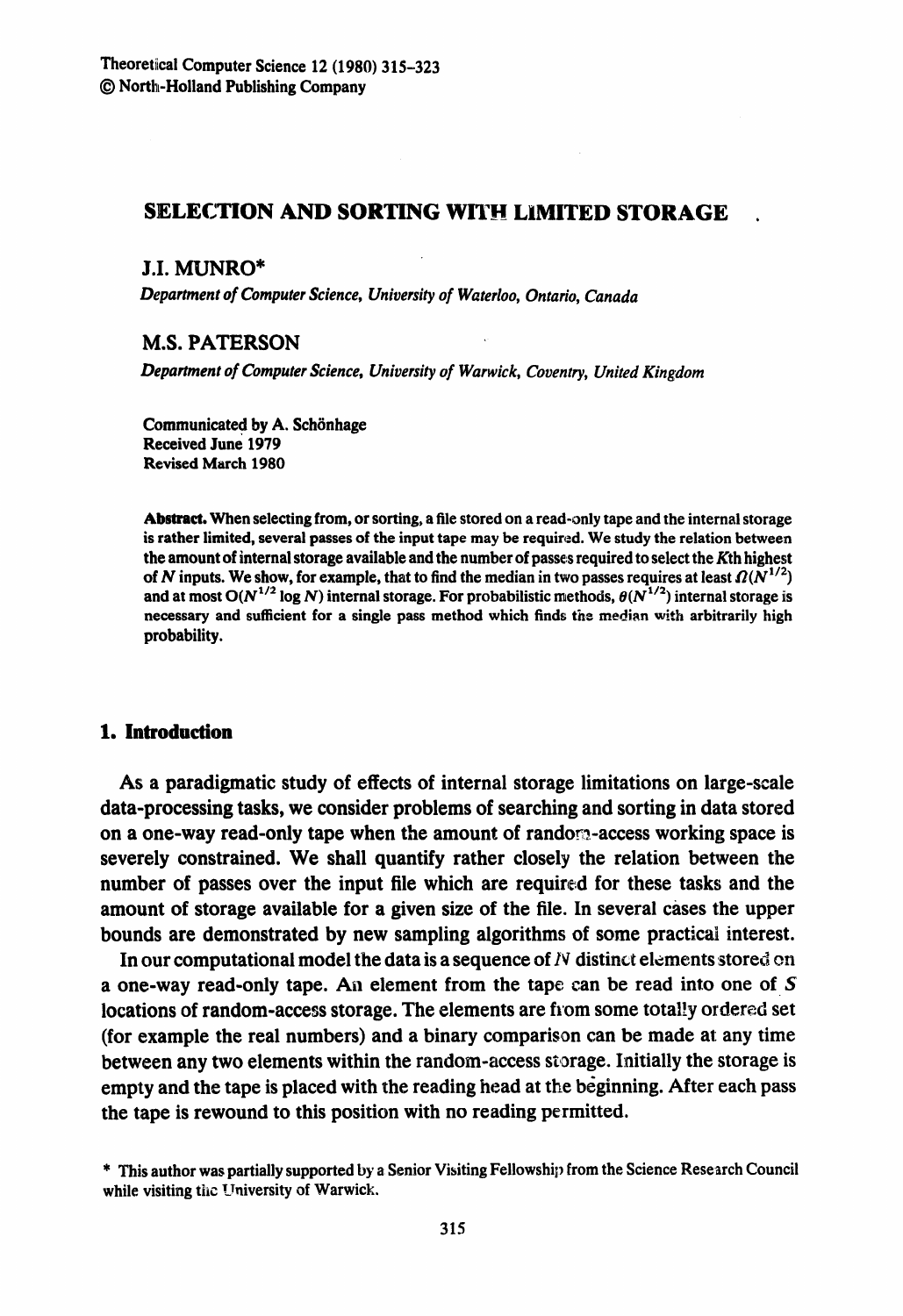#### *1.1. Notational note*

For functions of several arguments we shall write  $f(X) = O(g(X))$  when  $\exists c > 0$ such that  $|f(X)| < c_g(X)$  for all X except those naturally or explicitly excluded. We also use  $f = \Omega(g)$  for  $g = O(f)$ ; and we use  $f = \theta(g)$  for  $f = O(g)$  and  $g = O(f)$ .

In Section 2 we present results concerning the problem of sorting the data, where, in view of the limitations imposed by our model, this must be considered as the *determination* of the sorted order rather than any actual rearrangement. For P-pass algorithms we show that  $\theta(N/P)$  storage locations are necessary and sufficient.

The greater part of this paper is occupied with the selection problem of retrievimg for some given  $K$ , the Kth highest among  $N$  input elements. For clarity and convenience we adopt a terminology of altitude in respect of the ordering, e.g. we use terms such as 'highest', 'below', 'lower than'. The most interesting special case of this is finding the median (i.e. when  $K = \begin{bmatrix} 1 \\ 2 \end{bmatrix}$ ). By symmetry we may always assume that  $K \leqslant \lceil \frac{1}{2}N \rceil$ .

It is easy to show that  $K + 1$  locations are necessary and sufficient to retrieve the Kth highest element  $(1 \le K \le {\frac{1}{2}}N)$  in a single pass. Algorithms using this minimal storage are studied in [1], where it is shown that for the median only  $\theta(N)$ comparisons are needed, whereas for  $K \sim \alpha N$ ,  $\alpha$  fixed,  $0 \lt \alpha \lt \frac{1}{2}$ , the retrieval of the Kth highest requires  $\leq$  (N log N) comparisons.

In contrast, a two-pass probabilistic method using only  $\theta(N^{2/3})$  storage and  $\frac{3}{2}N$  + o(N) comparisons is presented in [2]. Making use of an internal randomizer, it finds the Kth highest element with an arbitrarily great probability, which is independent of the order of the inputs.

The principal results obtained in this paper are upper and lower bounds which show the amount of storage required by a  $P$ -pass deterministic selection algorithm to be roughly  $N^{1/P}$ . Other results are that under the rather strong assumption that all input orderings are equally likely, for a single-pass algorithm with a high expectation of selecting the median,  $\theta(N^{1/2})$  locations are necessary and sufficient.

#### 2. **Elementary results**

Here, as throughout the paper,  $S$  denotes the number of storage locations available. Since comparisons can only be made within these locations, we will assume always that  $S \ge 2$ . A naive sorting algorithm determines in its first pass the highest  $S-1$  elements of the input, and their relative order, and then in successive passes it ignores any elements ranked in previous passes in order to determine the ranks of the next S - 1 highest elements. This algorithm requires only  $[(N-1)/(S-1)]$  passes. We note that to 'ignore' previously ranked elements requires the retention of a large amount of information by the program. A large 'program memory' **is** inconsistent with our storage limitation for any practical application. If we suppose that the ranking may be output as it is being determined then an algorithm with very small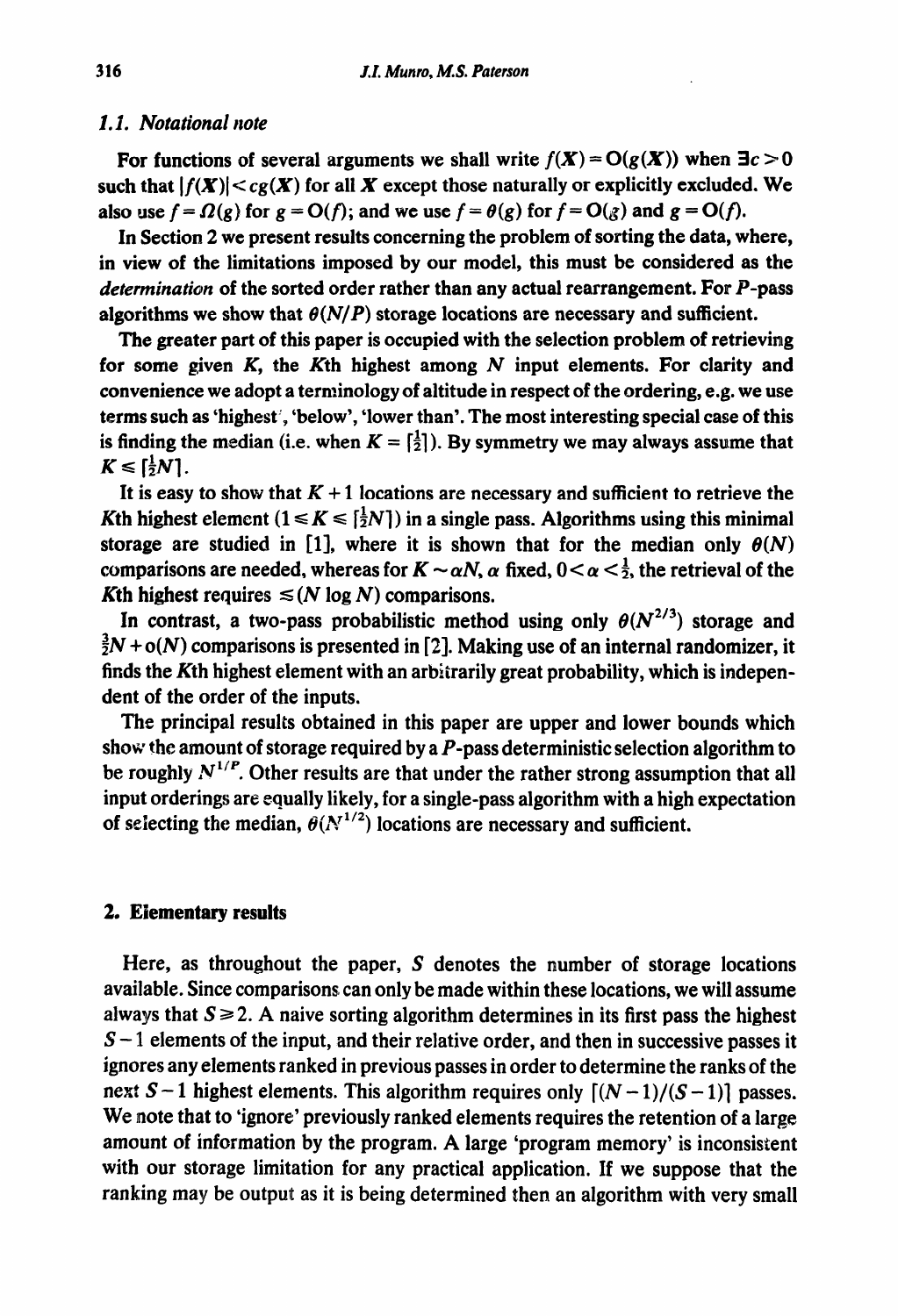program memory may be obtained at the cost of just one extra storage location. This location is to hold the lowest element ranked so far and each new data element is compared with this to determine whether or not it should be ignored. Nearly all the algorithms to be described will use this technique in order to remain within the domain of practicality.

We give a simple lower bound argument to establish the following result.

**Theorem 1.** The least storage required by any P-pass sorting algorithm for N elements is  $\theta(N/P)$ .

**Proof.** In view of the algorithm given above we require only a lower bound. Suppose that the ordering of the data is such that 1st,  $3rd$ ,  $5th$ ,  $\ldots$  highest elements are in the first half of the tape, whereas the 2nd, 4th, 6th, . . . are in the second half. Since a valid algorithm must at some time make a direct comparison between the  $(2r - 1)$ st and (2r)th elements for  $r = 1, \ldots, \left[\frac{1}{2}N\right]$ , either the odd-ranked element must be carried in storage at some forward transition across the midpoint of the tape or the even-ranked element must be retained during some intermediate rewind. If *P* passes are used by an algorithm for this case, we can argue that

$$
(2P-1)S \geq \left\lfloor \frac{1}{2}N \right\rfloor.
$$

Hence  $S > N/4P$ .

#### **3. Multi-pass algorithms for selection**

When S is more than about  $(\log N)^2$  an efficient algorithm may be designed as follows. At the beginning of each pass a pair of elements, *filters,* between which the required element is guaranteed to lie, is retained in the storage, though their precise ranks may so far be undetermined. At the start of the zlgorithm we may pretend that 'ideal' elements representing  $\pm \infty$  fulfil this role. During the pass any elements not between the filters are used merely to establish the exact ranks of the filters. From the remainder a suitably constructed *sample* is retained from which a new pair of filters is selected.

For the initial pass the number of elements between the filters is  $N$ , and for the final pass this is to be reduced to at most  $S - 2$  so that all such elements can be retained for a final selection. With the details of the algorithm we shall establish the following relation.

*emma* **1.** *If at most* **n** *elements lie between the filters at the beginning of a pass, then for the following pass this number is*  $O(n(\log n)^2/S)$ .

A simple estimation from this lemma yields the next upper bound.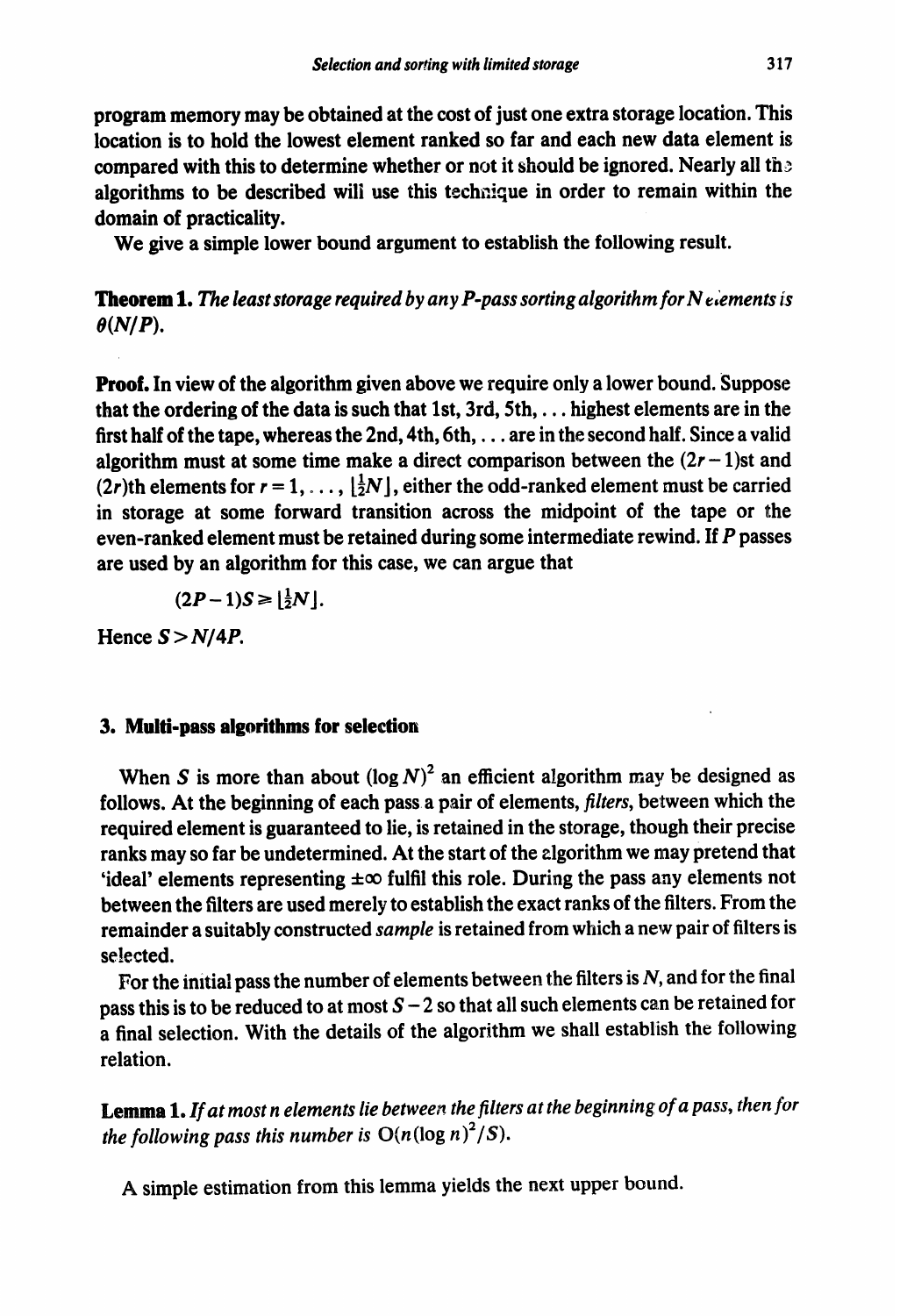*Thearem 2. A P-pass algorithm which selects the Kth highest of N elements requires storage at most*  $O(N^{1/P}(\log N)^{2-2/P})$ .

# *3.1. Outline of the algorithm*

For some fixed even s, a *sample* at *level i* will be a sorted subset of s elements chosen from a specified set of 2's elements, its *population* according to the following scheme.

A sample at level 0 consists of the whole set of  $2<sup>0</sup>s$  elements in sorted order. A sample at level  $i + 1$  is formed by splitting the population of  $2^{i+1}s$  elements into equal halves, taking a sample at level *i* from each half, 'thinning' each by retaining only the second, fourth, sixth,  $\ldots$  elements from the top in each, and then merging the two subsamples to form one sorted sample.

In one pass with *n* elements,  $n \leq 2<sup>r</sup>$ , between the filters initially, the algorithm builds a sample at level *r* from these elements (with imaginary elements added to make up the number to  $2^r$ s). A recursive procedure is used, forming two samples at level  $r-1$  from the first and second halves of the set of elements as they are encountered. A stack for implementing this recursion has depth at most *r.* 

*TEre* maximum storage required is for a sub-sample (consisting of even-positioned elements of a sample) for each level below the rth, for one 'working sample' and for the pair of filters. This is at most  $\frac{1}{2}rs + s + 2$ . We choose  $s = 2\left[\frac{1}{2}S/\log n\right]$  and  $r = \log(n/s)$  so that  $n \leq 2^r s$  and the storage required is at most S, when S is sufficiently large. (We can assume  $S \ge \Omega((\log n)^2)$ .) The storage requirement of the algorithm can be reduced by a constant factor if samples are combined five at a time instead of two at a time.

We shall show that a sample deserves its name in that it contains a reasonably well spaced selection from the total order of its population. To this end consider the jth element from the top in a sample at level *i*. We denote by  $L_{ii}$ ,  $M_{ii}$  respectively the least, and most numbers of elements from its corresponding population which can appear strictly above it in the total order.

**Lemma 2.**  $L_{ii} = j2^{i} - 1$ ,  $M_{ii} = (i + j - 1)2^{i}$ .

**Proof.** Clearly, for  $1 \le j \le s$ ,  $L_{0j} = M_{0j} = j - 1$ . We use the convention that  $L_{i0} = -1$ for all  $i \ge 0$ . From  $i > 1$ ,  $j \ge 1$ , we may then verify that

$$
L_{ij} = \min\{L_{i-1,2p} + L_{i-1,2q} + 1\}, \qquad p + q = j, \quad p > 0, \quad q \ge 0
$$

and

$$
M_{ik} = \max\{M_{i-1,2p} + M_{i-1,2q+2}\}, \qquad p+q=j, \quad p>0, \quad q \ge 0.
$$

From these equations the result may be proved inductively.

For a population of size at most 2's from which we wish to select the  $k$ th highest we shall choose as new filters, the *u*th and *v*th elements of the final sample at level  $r$ ,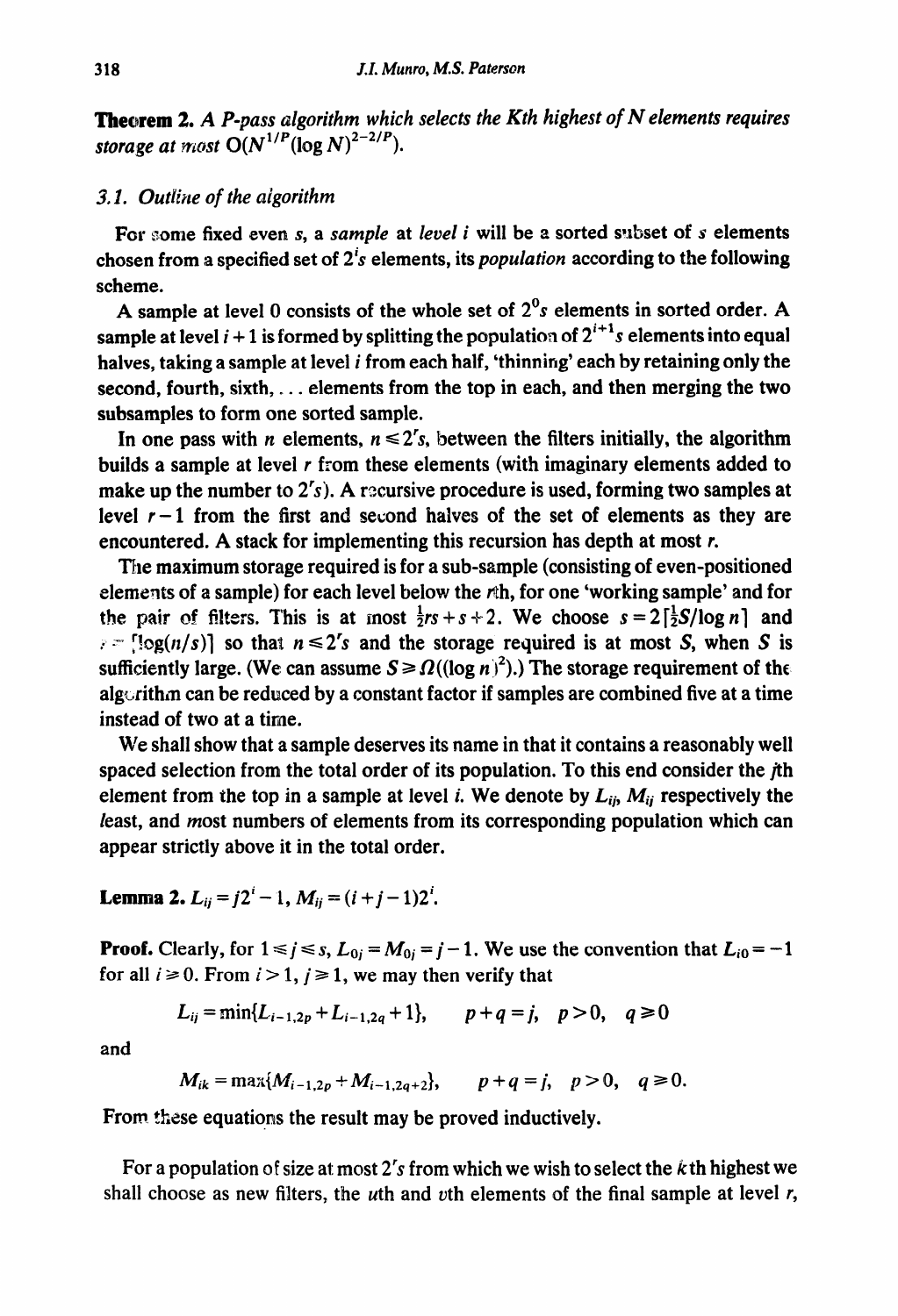where  $u$ ,  $v$  are the greatest and least integers respectively such that

$$
k-1 \ge M_{ru} = (r+u-1)2^r
$$
, i.e.  $u = \lfloor k/2^r \rfloor - r$ 

and

$$
k-1 \le L_{rv} = v2^r-1
$$
, i.e.  $v = \lfloor k/2^r \rfloor$ .

The  $k$ th element must then be one of these elements or lie between them in the order.

**Proof of Lemma 1. The** number of elements between the uth and vth elements of the final sample, as defined above, is at most

$$
M_{rv} - L_{ru} - 1 = (r - 1)2^r + (v - u)2^r = (2r - 1)2^r
$$
  

$$
\leq 4rn/s = O(n(\log n)^2/S)
$$

by the choice of s, *r.* 

### **3.2.** *Very small storage*

It is clear that the above algorithm requires  $S \ge \Omega((\log N)^2)$ . For smaller values of S, one might employ the more practical of the 'sorting' algorithms and terminate it after  $[(K-1)/(S-2)]$  passes. This is the only algorithm we know for very small storage which does not require extensive program memory. If we disregard practical limitations and allow an algorithm to remember an arbitrary amount of information about previous comparisons, we can prove the following upper bound.

**Theorem 3.** For  $2 \le S \le O((\log N)^2)$ , *there is a class of selection algorithms which use at most*  $O((\log N)^3/S)$  *passes.* 

**Proof.** The algorithms simulate each pass of the algorithm of Theorem 2 by several passes with smaller storage. The comparisons performed in one pass of the original algorithm can be understood in correspondence with a binary tree of height *r.* At the leaves are 2<sup>'</sup> level 0 samples of size  $s = \lceil \log n \rceil$ . At successive levels of the tree pairs of adjacent samples are thinned and merged until the final sample at level  $r$  is reached.

With storage S equal to s, all the operations at one level of the tree can be carried out in one pass, whereas with  $S > s$ , it is possible to execute  $\theta(S/s)$  levels at once. When  $S \leq s$ , a single level can be completed in  $\partial(s/S)$  passes. The sorting and merging operations are done by the naive maliti-pass sorting algorithm described in Section 2, applied simultaneously to each sample. The memory required by the program to record the partial progress during such an operation would be intolerable in practice. However in all cases where  $2 \le S \le O((\log N)^2)$  the total number of passes to simulate one pass before is  $\theta((\log N)^2/S)$ . The total of passes for the selection problem is therefore  $O((\log N)^3/S)$ .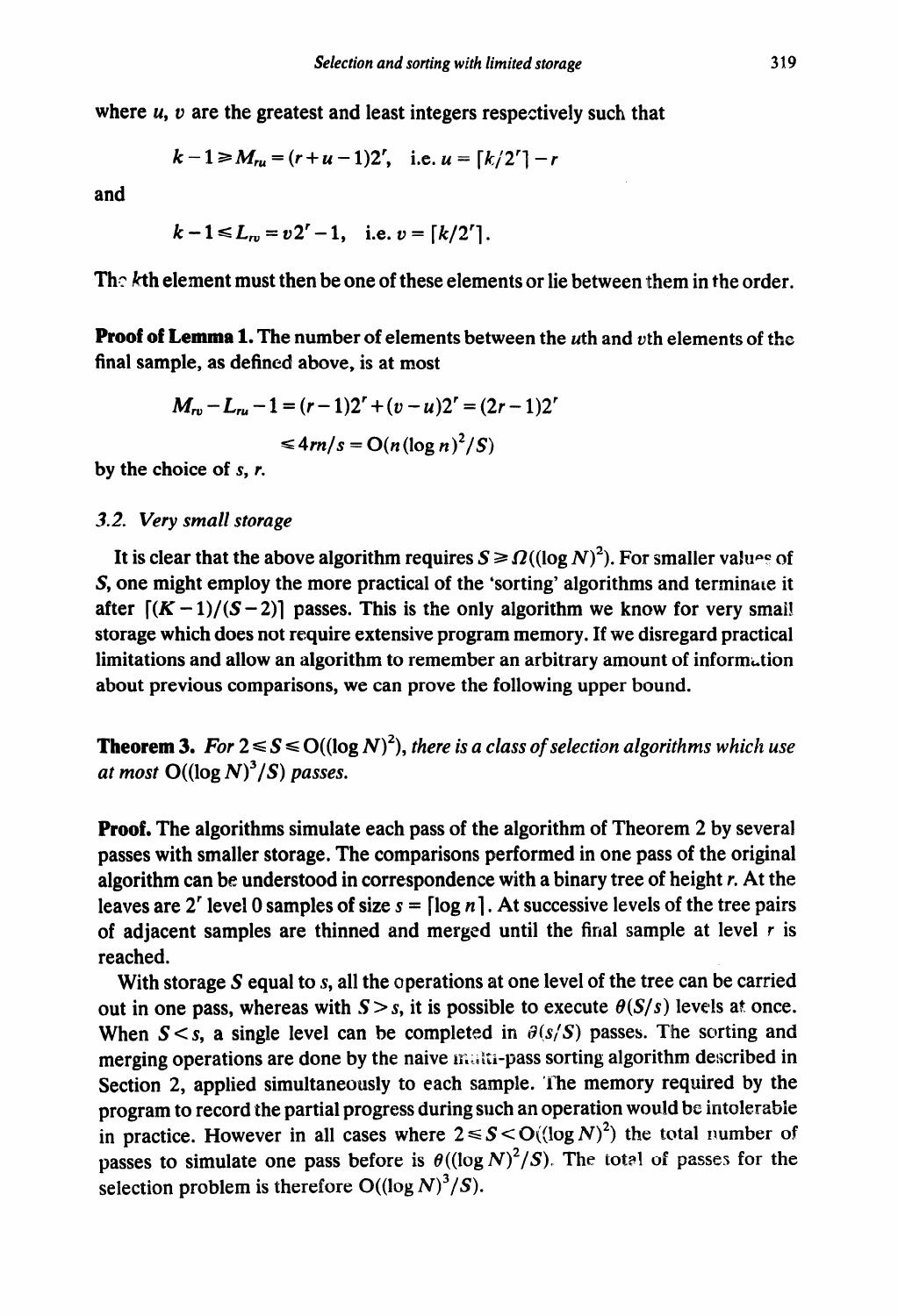# **4. Lower bounds for multi-pass selection**

To show that the upper bounds derived in the previous section are close to optimal we here present corresponding lowe: bounds. Our main proof uses the idea of the 'Adversary' who, knowing the innermost workings of our algorithm, devises an ordering of the input to confound it. He may also supply us with any extra information whatsoever, which cannot of course adversely affect the performance of the algorithm but is designed to facilitate the proof.

**Theorem** 4. *Any P-pass algorithm to determine the median (or Kth highest for*   $\frac{1}{2}N \geq K = \Omega(N)$ ) of N elements requires at least  $\Omega(N^{1/P})$  storage locations.

**Corollary 1.** *The minimum storage Sfor a two-pass algorithm satisfies* 

 $\Omega(N^{1/2}) \le S \le O(N^{1/2} \log N)$ .

**Proof.** Immediate from Lemma 1 and Theorem 4.

**Corollary 2.** Provided  $\log S \ge \Omega((\log N \log \log N)^{1/2})$ , the maximum number of *passes required is*  $\log N/\log S + O(1)$ . *while for*  $\log \log N = o(\log S)$  we have  $P \sim$ *log N/log S.* 

**Proof.** Immediate from Theorems 2 and 4.

The proof of Theorem 4 follows at once from the following Lemma which establishes that after one pass of any (median-finding) algorithm using  $S$  locations there remains to be done a computation at least as hard as finding the median for an input of size approximately N/2S.

**Lemma 3.** *For any S-location algori::hm on N input elements there is an ordering of the input tape so that after the first pass there is a set X of inputs with the following properties:* 

- (i) *no element of X remains in 3 torage,*
- (ii) *no orderings between elements of X are known,*
- (iii) *the median of the original set is ;he median of X,*
- (iv) X contains at least  $[N/(2S-1)]$  elements.

Proof. Without loss of generality the algorithm reads the first S inputs into storage and decides which one to discard as the  $(S + 1)$ st input is read. The Adversary ensures that this  $(S + 1)$ st element stands in the same relative ordering with respect to the remaining  $S-1$  elements in storage as the one it replaces. This strategy for the Adversary is followed repeatedly, replacing each discarded element by a new element which is effectively indistinguishable. For  $x = \lfloor N/(2S-1) \rfloor$ , as the  $(Sx + 1)$ st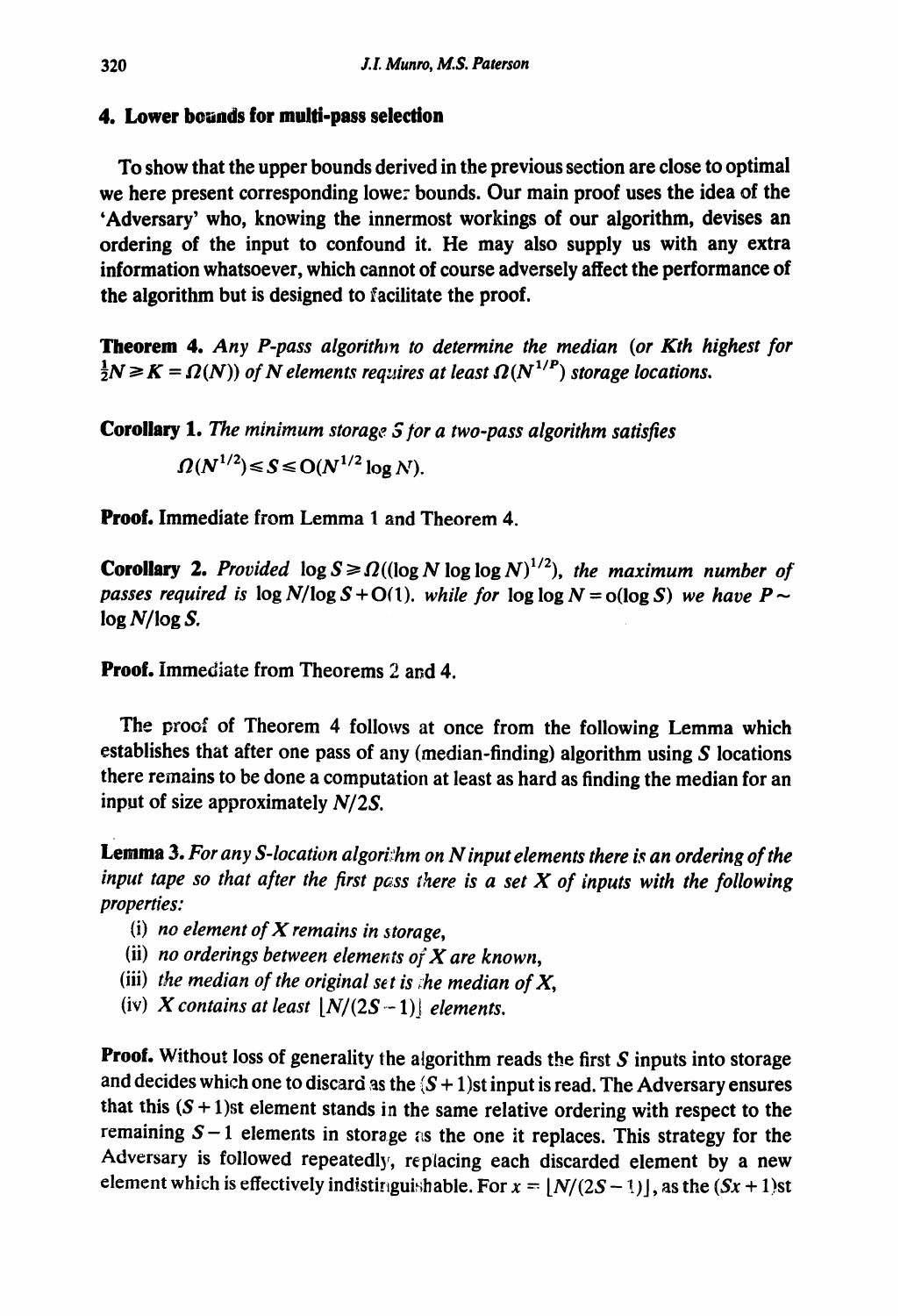element is about to be read, at least one of the storage locations has had discarded from it a set  $X$  of at least  $x$  elements between which no comparisons have been made and no orderings can yet be deduced. It may be verified that the relative ordering of the remaining  $N - Sx$  elements may be designed so that the median element is the median of X.

Whilst the asymptotic constant of  $\frac{1}{2}$  in this lemma can be raised in ln 2, and even higher, by a more refined argument, an upper limit of this approach is marked by the trivial algorithm, which inputs and discards S at a time and leaves 'incomparable' sets of size at most [N/S].

### **5. Selection algorithms that 'nearly always' succeed**

If we make the assumption (not required in [2]) that all input orderings are equally likely and we are willing to tolerate some small probability, say  $10^{-6}$  of failure, then the amount of storage required can be much reduced. For example a single-pass median algorithm finds  $\theta(N^{1/2})$  storage necessary and sufficient.

## *5.1 Probabilistic algorithms for selecting the median*

For a suitable choice of storage size S, the algorithm maintains in storage for as long as it can  $S-1$  elements whose ranks among those read thus far are consecutive and as close to the current median as possible. To this end it keeps two counts *H* and *L,* both initially zero, of the numbers of elements which have so far been discarded above and below, respectively, the consecutive segranties retained. Under our assumption of equal likelihood, the probability that  $\alpha$  new element read lies above all those retained is precisely  $(H+1)/(H+S+L)$ . In this case the element must be discarded and *H* incremented by one. The case where it lies below the retained segment is similar. With probability  $(S-2)/(H+S+L)$ , the new element can be inserted strictly within the segment and either the highest or lowest of those retained is chosen for discarding according as  $H \leq L$  or  $H \geq L$  respectively.

At the end of the tape the median has been retained and determined provided  $H+1 \leq \left[\frac{1}{2}N\right] \leq N-L$ . We have only to estimate the size of S required to guarantee this result with high probability. The progress of the algorithm can be viewed as a random walk of the integer variable  $D = H - L$  starting from the origin and a sufficient condition for the median to be found is that  $|D| < S - 1$  throughout. For any  $\epsilon > 0$ , there is a constant C such that during the first CS<sup>2</sup> steps of a random walk about the origin with *equal* probabilities of a step to the right or left, the probability of the random variable ever attaining magnitude  $S - 1$  is at most  $\varepsilon$  (see [3, §III.7, Theorem 3]). The random walk of D on  $[-(S-1), S-1]$  for our algorithm is difficult to analyze exactly since the transition probabilities vary with  $D$  and with time. For any such walk which is symmetric about the origin the probability of 'escape', i.e.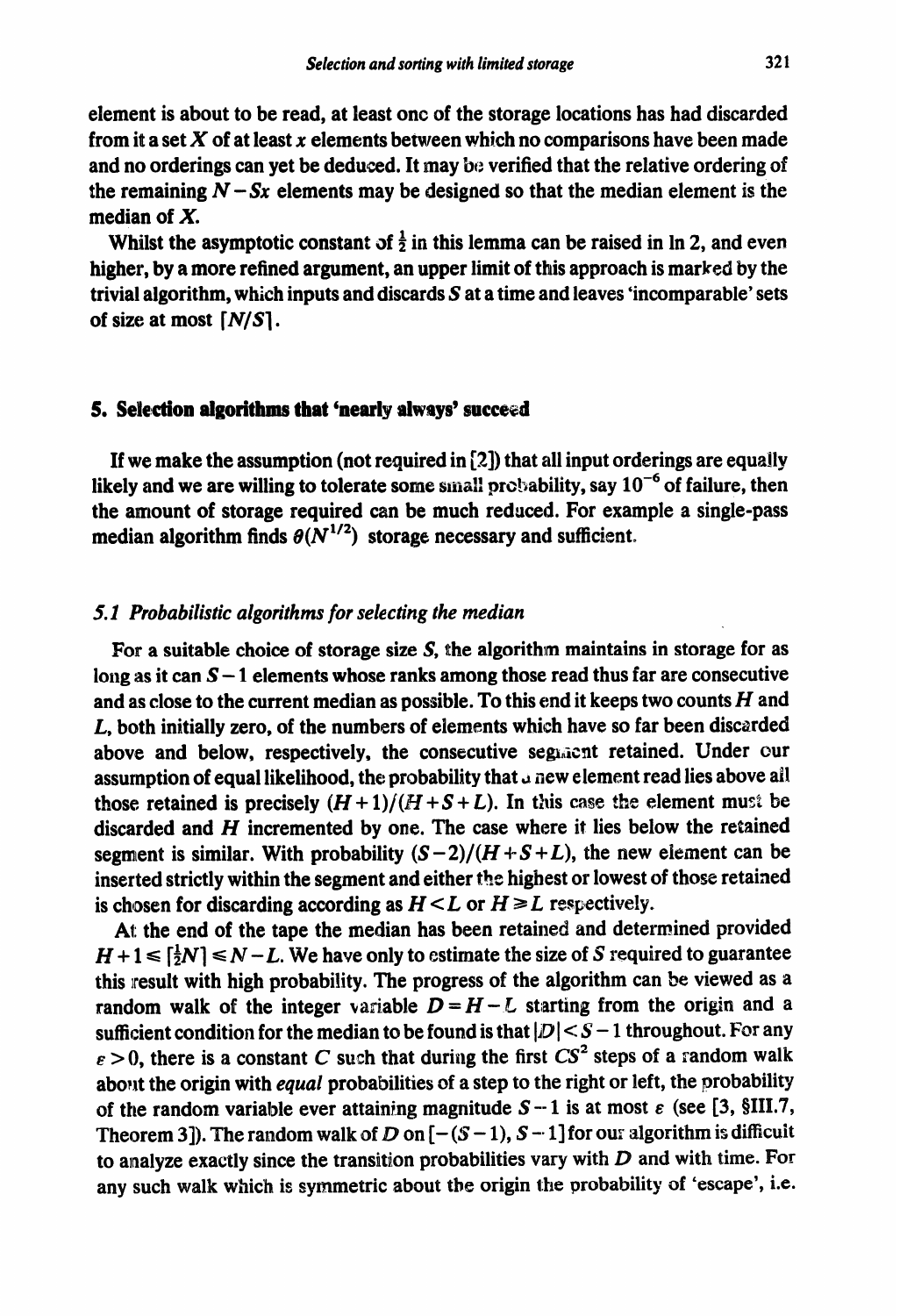ieaching  $\pm (S - 1)$ , before some fixed time is an increasing function of  $|D|$ . Let  $P_{d,t}$  be the probability that at time t with  $|D|= d$  the value of  $|D|$  is increased by 1, and so  $1 - P_{d,t}$  is the probability of decrease. It is easy to show that the probability of escape at time T is an increasing function of each  $P_{d,t}$ . Since for our walk it can be verified that

$$
P_{d,t} \leq \frac{1}{2} \quad \text{for } 0 < d < S - 1 \text{ and all } t \geq 0
$$

**the** result quoted above for the equal probabilities walk still holds.

'rhe algorithm described can be used as the basis of a multi-pass algorithm in the following way. For suitably chosen constants  $C_1$ ,  $C_2$  depending on  $\varepsilon$ , the probability that the median of the whole input set lies between the extreme elements of the segment retained after  $C_1S^2$  steps is very high. From this point on, for the remainder of the pass, the same  $S-1$  elements are retained in storage and their ranks are found by comparisons with the rest of the input. If one of the retained elements is the median, the algorithm terminates; if not, the number of elements sharing the same 'gap' as the median with respect to the stored elements can be shown to be at most  $C_2N/S^2$  with high probability. This set of elements satisfy the same assumption as to randomness as the initial set and so the same procedure may be used for further passes. Hence

**Theorem 5.** For any  $\varepsilon > 0$ ,  $P \ge 1$  there is a P-pass median-finding algorithm with *probability of failure at most*  $\varepsilon$  *which uses only*  $O(N^{1/2P})$  *storage.* 

# 5.2. *Lower bound for probabilistic algorithms*

**Theorem 6.** *There is an*  $\epsilon > 0$ *, such that any one-pass algorithm which finds the median with probability of failure less than*  $\epsilon$  *requires at least*  $\Omega(N^{1/2})$  *storage.* 

**Proof.** Consider the situation after  $\left[\frac{1}{2}N\right]$  elements have been read. The probability is at least half that the median is one of these, but only  $S$  of them can have been retained. The most likely candidates are towards the middle but the straightforward estim ation of a hypergeometric distribution *[3]* shows that for a subset of size S of these elements to contain the median which probability above one quarter requires  $S \geqslant \Omega(N^{1/2})$ .

**Corollary** *3. For a single-pass algorithm which nearly always finds the median,*   $\theta(N^{1/2})$  locations are necessary and sufficient.

# . **Conclusions**

Our aim has been to determine the precise computational requirements for specific tasks of selecting from, or sorting, data presented on a read only input tape